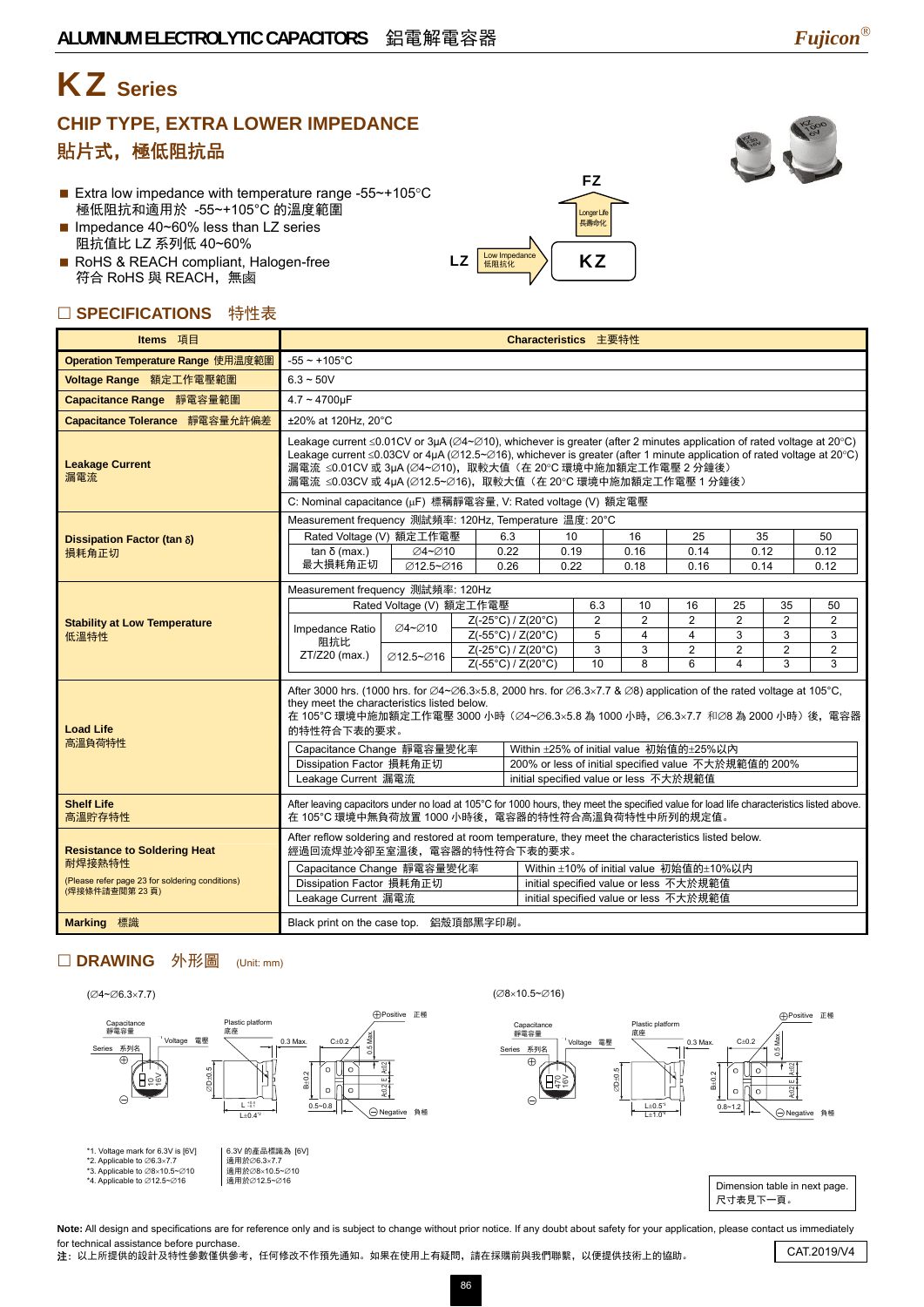

### KZ **Series**

### □ DIMENSIONS (Unit: mm) 尺寸表

| ØD x L      | $4 \times 5.8$ | $5 \times 5.8$ | $6.3 \times 5.8$ | $6.3 \times 7.7$ | 8 x 10.5 | $10 \times 10.5$ | $10 \times 13.5$ | 12.5 x 13.5 | $12.5 \times 16$ | 16 x 16.5 |
|-------------|----------------|----------------|------------------|------------------|----------|------------------|------------------|-------------|------------------|-----------|
| A           | 2.0            | 2.2            | 2.6              | 2.6              | 3.0      | 3.3              | 3.3              | 4.9         | 4.9              | 5.8       |
| в           | 4.3            | 5.3            | 6.6              | 6.6              | 8.4      | 10.4             | 10.4             | 13.0        | 13.0             | 17.0      |
| C.          | 4.3            | 5.3            | 6.6              | 6.6              | 8.4      | 10.4             | 10.4             | 13.0        | 13.0             | 17.0      |
| $E \pm 0.2$ | 1.0            | 1.4            | 1.9              | 1.9              | 3.1      | 4.7              | 4.7              | 4.7         | 4.7              | 6.4       |
|             | 5.8            | 5.8            | 5.8              | 7.7              | 10.5     | 10.5             | 13.5             | 13.5        | 16.0             | 16.5      |

### □ DIMENSIONS & MAXIMUM PERMISSIBLE RIPPLE CURRENT & IMPEDANCE 規格尺寸及最大允許紋波電流及阻抗值

| Code    | <b>WV</b> | 6.3                                    |                 |              | 10                                     |                |              | 16                                                             |                                            |                                 |
|---------|-----------|----------------------------------------|-----------------|--------------|----------------------------------------|----------------|--------------|----------------------------------------------------------------|--------------------------------------------|---------------------------------|
| $\mu$ F | 代碼        | 0J                                     |                 | 1A           |                                        |                | 1C           |                                                                |                                            |                                 |
| 10      | 100       |                                        |                 |              |                                        |                |              | $4 \times 5.8$                                                 | 1.8                                        | 80                              |
| 15      | 150       |                                        |                 |              |                                        |                |              | $4 \times 5.8$                                                 | 1.8                                        | 80                              |
| 22      | 220       | $4 \times 5.8$                         | 1.8             | 80           | $4 \times 5.8$                         | 1.8            | 80           | $5 \times 5.8$<br>(4 × 5.8)                                    | 0.76<br>(1.8)                              | 150<br>(80)                     |
| 33      | 330       | $5 \times 5.8$<br>$(4 \times 5.8)$     | 0.76<br>(1.8)   | 150<br>(80)  | $5 \times 5.8$<br>$(4 \times 5.8)$     | 0.76<br>(1.8)  | 150<br>(80)  | $6.3 \times 5.8$<br>(5 × 5.8)                                  | 0.44<br>(0.76)                             | 230<br>(150)                    |
| 47      | 470       | $5 \times 5.8$<br>$(4 \times 5.8)$     | 0.76<br>(1.8)   | 150<br>(80)  | $6.3 \times 5.8$<br>(5 × 5.8)          | 0.44<br>(0.76) | 230<br>(150) | $6.3 \times 5.8$<br>(5 × 5.8)                                  | 0.44<br>(0.76)                             | 230<br>(150)                    |
| 56      | 560       | $5 \times 5.8$                         | 0.76            | 150          | $6.3 \times 5.8$                       | 0.44           | 230          | $6.3 \times 5.8$                                               | 0.44                                       | 230                             |
| 68      | 680       | $6.3 \times 5.8$<br>(5 × 5.8)          | 0.44<br>(0.76)  | 230<br>(150) | $6.3 \times 5.8$                       | 0.44           | 230          | $6.3 \times 7.7$<br>$(6.3 \times 5.8)$                         | 0.34<br>(0.44)                             | 280<br>(230)                    |
| 100     | 101       | $6.3 \times 5.8$<br>(5 × 5.8)          | 0.44<br>(0.76)  | 230<br>(150) | $6.3 \times 7.7$<br>$(6.3 \times 5.8)$ | 0.34<br>(0.44) | 280<br>(230) | $6.3 \times 7.7$<br>$(6.3 \times 5.8)$                         | 0.34<br>(0.44)                             | 280<br>(230)                    |
| 150     | 151       | $6.3 \times 5.8$                       | 0.44            | 230          | $6.3 \times 7.7$                       | 0.34           | 280          | $6.3 \times 7.7$                                               | 0.34                                       | 280                             |
| 220     | 221       | $6.3 \times 7.7$<br>$(6.3 \times 5.8)$ | 0.34<br>(0.44)  | 280<br>(230) | $6.3 \times 7.7$                       | 0.34           | 280          | $8 \times 10.5$<br>$(6.3 \times 7.7)$                          | 0.17<br>(0.34)                             | 450<br>(280)                    |
| 330     | 331       | $6.3 \times 7.7$                       | 0.34            | 280          | $8 \times 10.5$                        | 0.17           | 450          | $10 \times 10.5$<br>$(8 \times 10.5)$                          | 0.09<br>(0.17)                             | 670<br>(450)                    |
| 470     | 471       | $8 \times 10.5$                        | 0.17            | 450          | $8 \times 10.5$                        | 0.17           | 450          | $10 \times 10.5$<br>$(8 \times 10.5)$                          | 0.09<br>(0.17)                             | 670<br>(450)                    |
| 680     | 681       | $10 \times 10.5$<br>$(8 \times 10.5)$  | 0.09<br>(0.17)  | 670<br>(450) | $10 \times 10.5$                       | 0.09           | 670          | $10 \times 13.5$<br>$(10 \times 10.5)$                         | 0.075<br>(0.09)                            | 800<br>(670)                    |
| 1000    | 102       | $10 \times 10.5$<br>$(8 \times 10.5)$  | 0.09<br>(0.17)  | 670<br>(450) | $10 \times 10.5$                       | 0.09           | 670          | $16 \times 16.5$<br>$(12.5 \times 16)$<br>$(12.5 \times 13.5)$ | 0.055<br>(0.06)<br>(0.065)                 | 1350<br>(1050)<br>(900)         |
| 1500    | 152       | $10 \times 13.5$<br>$(10 \times 10.5)$ | 0.075<br>(0.09) | 800<br>(670) | $12.5 \times 13.5$                     | 0.065          | 900          | $16 \times 16.5$                                               | 0.055                                      | 1350                            |
| 2200    | 222       | $12.5 \times 13.5$                     | 0.065           | 900          | $12.5 \times 16$                       | 0.06           | 1050         | $16 \times 16.5$                                               | 0.055                                      | 1350                            |
| 3300    | 332       | $12.5 \times 16$                       | 0.06            | 1050         | $16 \times 16.5$                       | 0.055          | 1350         | Case size<br>$\emptyset$ D×L(mm)                               | Impedance $(\Omega)$<br>at $20^{\circ}$ C, | Ripple current<br>$(mA rms)$ at |
| 4700    | 472       | $16 \times 16.5$                       | 0.055           | 1350         |                                        |                |              | 尺寸                                                             | 100KHz<br>阻抗值                              | 105°C, 100KHz<br>紋波電流           |

|         | <b>WV</b><br>25<br>Code |                                        |                | 35           |                                        | 50             |              |                                        |                                                             |                                                        |  |
|---------|-------------------------|----------------------------------------|----------------|--------------|----------------------------------------|----------------|--------------|----------------------------------------|-------------------------------------------------------------|--------------------------------------------------------|--|
| $\mu$ F | 代碼                      |                                        | 1E             |              |                                        | 1V             |              | 1H                                     |                                                             |                                                        |  |
| 4.7     | <b>4R7</b>              |                                        |                |              | $4 \times 5.8$                         | 1.8            | 80           | $5 \times 5.8$<br>$(4 \times 5.8)$     | 1.52<br>(3.0)                                               | 85<br>(60)                                             |  |
| 10      | 100                     | $4 \times 5.8$                         | 1.8            | 80           | $5 \times 5.8$<br>$(4 \times 5.8)$     | 0.76<br>(1.8)  | 150<br>(80)  | $6.3 \times 5.8$<br>(5 × 5.8)          | 0.88<br>(1.52)                                              | 165<br>(85)                                            |  |
| 15      | 150                     | $5 \times 5.8$                         | 0.76           | 150          | $5 \times 5.8$                         | 0.76           | 150          | $6.3 \times 5.8$                       | 0.88                                                        | 165                                                    |  |
| 22      | 220                     | $6.3 \times 5.8$<br>(5 × 5.8)          | 0.44<br>(0.76) | 230<br>(150) | $6.3 \times 5.8$<br>(5 × 5.8)          | 0.44<br>(0.76) | 230<br>(150) | $6.3 \times 7.7$<br>$(6.3 \times 5.8)$ | 0.68<br>(0.88)                                              | 185<br>(165)                                           |  |
| 33      | 330                     | $6.3 \times 5.8$<br>(5 × 5.8)          | 0.44<br>(0.76) | 230<br>(150) | $6.3 \times 5.8$                       | 0.44           | 230          | $6.3 \times 7.7$                       | 0.68                                                        | 185                                                    |  |
| 47      | 470                     | $6.3 \times 7.7$<br>$(6.3 \times 5.8)$ | 0.34<br>(0.44) | 280<br>(230) | $6.3 \times 7.7$<br>$(6.3 \times 5.8)$ | 0.34<br>(0.44) | 280<br>(230) | $6.3 \times 7.7$                       | 0.68                                                        | 185                                                    |  |
| 56      | 560                     | $6.3 \times 7.7$<br>$(6.3 \times 5.8)$ | 0.34<br>(0.44) | 280<br>(230) | $6.3 \times 7.7$                       | 0.34           | 280          | $8 \times 10.5$<br>$(6.3 \times 7.7)$  | 0.34<br>(0.68)                                              | 350<br>(185)                                           |  |
| 68      | 680                     | $6.3 \times 7.7$                       | 0.34           | 280          | $6.3 \times 7.7$                       | 0.34           | 280          | $8 \times 10.5$                        | 0.34                                                        | 350                                                    |  |
| 100     | 101                     | $6.3 \times 7.7$                       | 0.34           | 280          | $8 \times 10.5$                        | 0.17           | 450          | $10 \times 10.5$<br>$(8 \times 10.5)$  | 0.18<br>(0.34)                                              | 670<br>(350)                                           |  |
|         |                         |                                        |                |              |                                        |                |              | $10 \times 10.5$                       | 0.18                                                        | 670                                                    |  |
| 150     | 151                     | $8 \times 10.5$<br>$(6.3 \times 7.7)$  | 0.17<br>(0.34) | 450<br>(280) | $10 \times 10.5$                       | 0.09           | 670          | Case size<br>$\emptyset$ D×L(mm)<br>尺寸 | Impedance $(\Omega)$<br>at $20^{\circ}$ C,<br>100KHz<br>阻抗值 | Ripple current<br>(mA rms) at<br>105°C, 100KHz<br>紋波電流 |  |

Note: All design and specifications are for reference only and is subject to change without prior notice. If any doubt about safety for your application, please contact us immediately for technical assistance before purchase.

for technical assistance before purchase.<br>注: 以上所提供的設計及特性參數僅供參考,任何修改不作預先通知。如果在使用上有疑問,請在採購前與我們聯繫,以便提供技術上的協助。 CAT.2019/V4